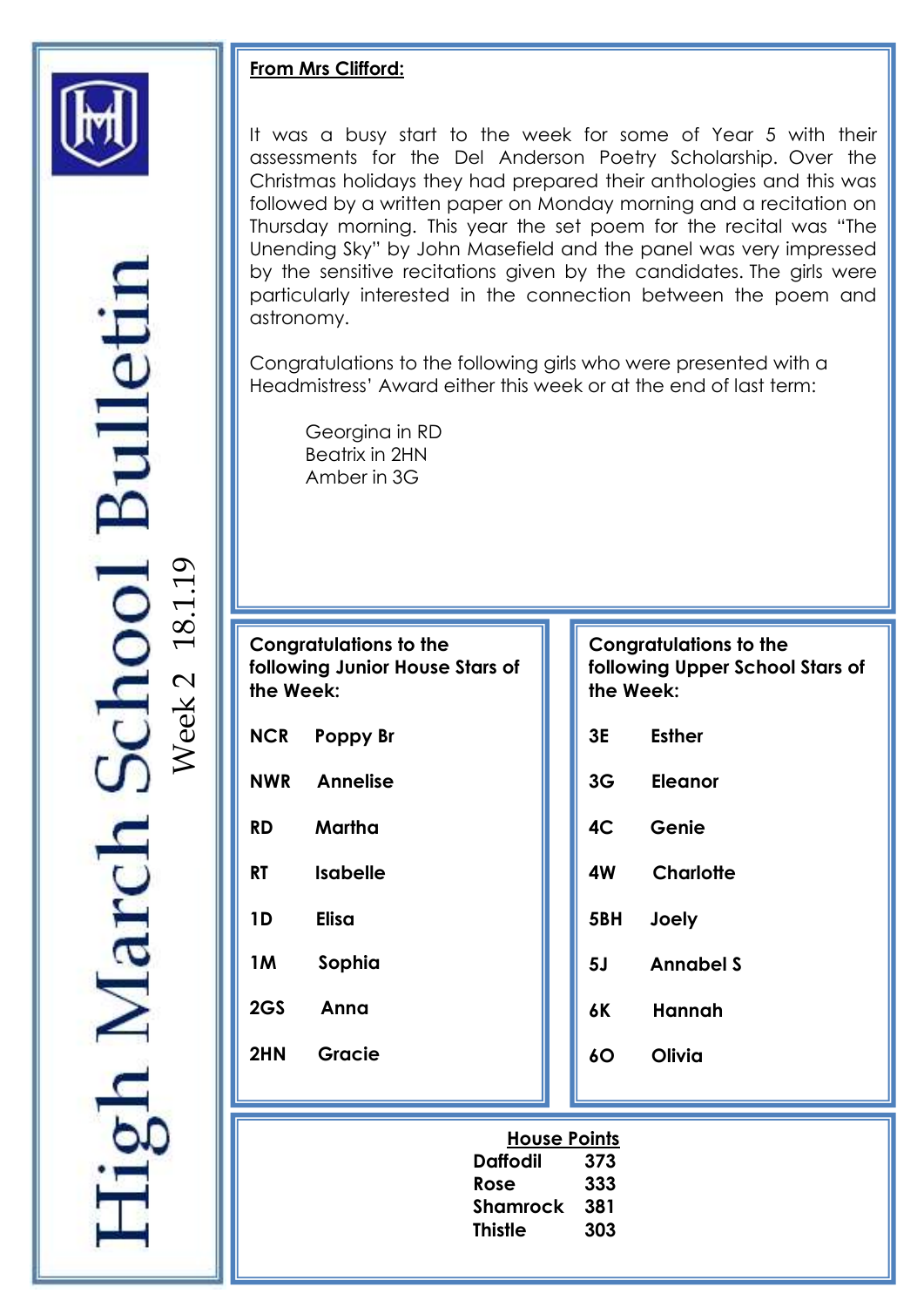| Diary Dates for week commencing Monday 21 Jan |                                                     |                                                                                                                                                                                                               |
|-----------------------------------------------|-----------------------------------------------------|---------------------------------------------------------------------------------------------------------------------------------------------------------------------------------------------------------------|
| Mon 21 Jan                                    |                                                     | 09:00 - 12:30 Common Entrance examinations<br>18:00 - 21:00 Years 3 and 5 Parents' Evening<br>Form 3G Surnames A to H Form 3E Surnames B to G<br>Form 5BH Surnames A to H Form 5J Surnames B to La            |
|                                               | $16:00 - 18:15$                                     | NO AFTER SCHOOL CLUBS OR SUPERVISED PREP IN UPPER<br><b>SCHOOL</b>                                                                                                                                            |
|                                               | $19:30 - 20:00$                                     | School Travel Plan Working Party Meeting in the Junior<br>House Hall                                                                                                                                          |
|                                               | $20:00 - 21:30$                                     | BCP Meeting in the Junior House Hall                                                                                                                                                                          |
| Tues 22 Jan                                   | $09:15 - 10:15$<br>$16:00 - 17:30$                  | 09:00 - 12:30 Common Entrance examinations<br>Nursery Parents' Meeting re Life in Reception<br>Key Stage One Staff Meeting                                                                                    |
| Wed 23 Jan                                    | $11:30 - 15:00$                                     | Year 6 School Games Qualifier Swimming Gala at                                                                                                                                                                |
|                                               | $12:30 - 13:00$<br>$18:00 - 21:00$                  | Wycombe Abbey School<br>Pupil Council Meeting in Upper School<br>Years 3 and 5 Parents' Evening<br>Form 3G Surnames J to W Form 3E Surnames H to M<br>Form 5BH Surnames K to T Form 5J Surnames Li to W       |
|                                               | $16:00 - 19:00$                                     | NO AFTER SCHOOL CLUBS, WATER POLO, SWIM SQUAD<br>OR SUPERVISED PREP IN UPPER SCHOOL, ONLY JUDO<br><b>WILL TAKE PLACE</b>                                                                                      |
| Thurs 24 Jan                                  |                                                     | 12:00 - 16:00 Years 4, 5 and 6 Maths Challenge Day at Queen<br>Anne's School                                                                                                                                  |
|                                               |                                                     | 12:30 – 13:30 Creative Arts Faculty Meeting                                                                                                                                                                   |
| Fri 25 Jan                                    | $16:00 - 16:45$<br>17:00 - 18:30<br>$19:00 - 20:30$ | 08:40 - 09:00 Del Anderson Memorial Prayers in Upper School<br>Dance Club to be held at Junior House<br>Disco for Years 3 and 4 at High March<br>High March/Davenies Disco for Years 5 and 6 at High<br>March |
| Sat 26 Jan                                    |                                                     | 09:00 - 12:30 Year 5 (U10) Netball Tournament at St George's School,<br>Ascot                                                                                                                                 |
| <b>Sporting Notices</b>                       |                                                     |                                                                                                                                                                                                               |
| Mon 21 Jan                                    |                                                     | No Sporting Clubs due to Parents' Evening                                                                                                                                                                     |
| Tues 22 Jan                                   |                                                     | 16:00 - 17:00 Year 5 Netball Training                                                                                                                                                                         |
| Wed 23 Jan                                    |                                                     | 11:30 - 15:00 Year 6 School Games Qualifier Swimming Gala at<br>Wycombe Abbey School<br>No Sporting Clubs due to Parents' Evening                                                                             |
| Thurs 24 Jan                                  | $16:00 - 17:00$<br>$17:00 - 18:00$                  | 16:00 - 17:00 Year 3 Netball Training<br>Free Swimming<br>Year 4 Swim Squad<br>18:00 - 19:00  Year 6 Swim Squad                                                                                               |
| Sat 26 Jan                                    | $09:00 - 12:30$                                     | Year 5 (U10) Netball Tournament at St George's School,<br>Ascot                                                                                                                                               |